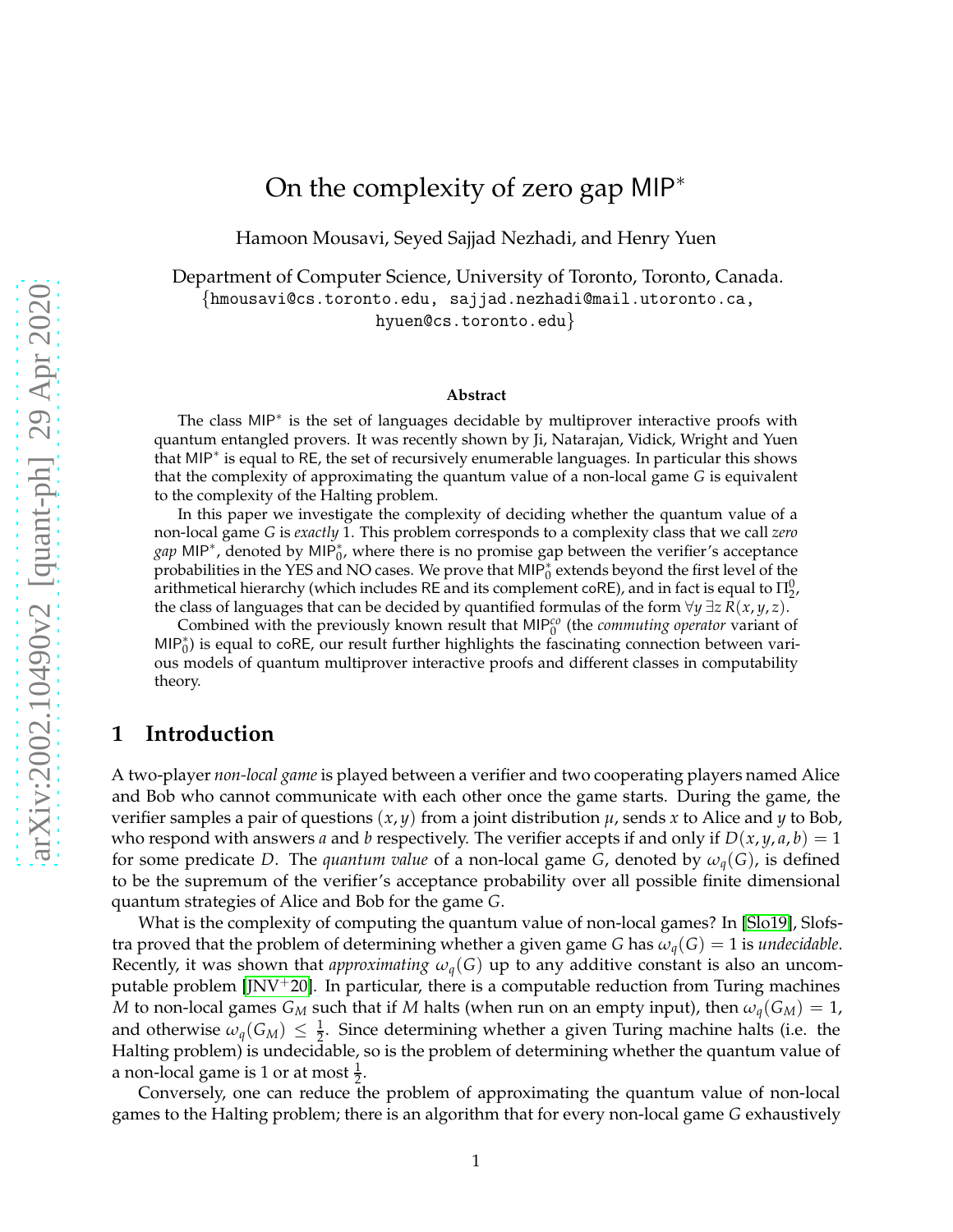searches over finite-dimensional strategies of increasing dimension to find one that succeeds with probability close to 1 (above 0.99, say). If  $\omega_q(G) = 1$  then the algorithm is guaranteed to find such a strategy; otherwise if  $\omega_q(G) \leq 1/2$  the algorithm will run forever. In complexity-theoretic terms, this shows that the class MIP<sup>∗</sup> , the set of languages decidable by multiprover interactive proofs with quantum provers, is equal to RE, the set of recursively enumerable languages (i.e. the class for which the Halting problem is complete).

In this paper, we return to the problem originally investigated by Slofstra [\[Slo19\]](#page-11-0): what is the complexity of deciding if *ωq*(*G*) is *exactly* equal to 1 for nonlocal games *G*? This corresponds to the complexity class that we call *zero gap* MIP<sup>∗</sup> , denoted by MIP<sup>∗</sup> 0 . In this model of interactive proofs, in the YES case (i.e.  $x \in L$ ), there is a sequence of finite-dimensional prover strategies that cause the verifier to accept with probability approaching 1. In the NO case (i.e.  $x \notin L$ ), all finite-dimensional prover strategies are rejected with positive probability – but could be arbitrarily close to 0. It is easy to see that  $MIP^* \subseteq MIP_0^*$  and thus  $MIP_0^*$  contains undecidable languages. Furthermore, we know that MIP<sup>∗</sup> 0 *cannot* be equal to MIP<sup>∗</sup> ; the results of [\[Slo19,](#page-11-0) [FJVY19\]](#page-11-2) imply that coRE, the complement of RE, is also contained in MIP<sub>0</sub><sup>\*</sup>. Since RE  $\neq$  coRE, this implies that MIP<sub>0</sub><sup>\*</sup> strictly contains  $MIP^* = RE$ .

What problems can be reduced to the task of exactly computing the quantum value of nonlocal games, rather than "just" approximating it? We characterize the class MIP<sub>0</sub><sup>\*</sup> by showing that it is equal to  $\Pi^0_2$ , a class that belongs to the *arithmetical hierarchy* from computability theory. The arithmetical hierarchy is defined by classes of languages decidable via formulas with alternating quantifiers. For example, the class RE is equal to the class  $\Sigma_1^0$ , which is the set of languages *L* of the form  $\{x : \exists y. R(x,y) = 1\}$  for some decidable predicate R. The class coRE is equal to  $\Pi_1^0$ , the set of languages of the form  $\{x : \forall y. R(x, y) = 1\}$ . The class  $\Pi_2^0$  is the set of languages *L* of the form  ${x : \forall y. \exists z. R(x, y, z) = 1}.$ 

An equivalent definition of the class  $\Pi^0_2$  is that it is the set of languages *L* such that there is a Turing machine *A* that has *oracle access* to the Halting problem, and  $x \notin L$  if and only if  $A(x) = 1$ . It is known that  $\Pi^0_2$  strictly contains  $\Sigma^0_1 =$  RE. This shows that MIP $^*_0$  contains problems that are *harder* (in a computability sense) than the Halting problem.

We specifically show that there exists a computable reduction from  $\Pi^0_2$  languages to the problem of deciding whether a *three-player* non-local game *G* has quantum value 1. It is likely that a similar reduction holds for two-player non-local games but we leave this for future work. We also show that the problem of deciding if a non-local game has quantum value 1 can be reduced to a  $\Pi^0_2$  language, thus establishing the equality MIP $^*_0 = \Pi^0_2.$ 

This paper, combined with the results of  $[JNV^+20]$  and  $[Sol9]$ , paints a fascinating landscape about the complexity of quantum multiprover interactive proofs, in which there are four different complexity classes to consider. The first two are MIP<sup>\*</sup> and MIP<sub>0</sub><sup>\*</sup>, which we defined already. The second two are MIP<sup>co</sup> and its zero-gap variant MIP<sup>co</sup>. The class MIP<sup>co</sup> stands for languages that are decidable by quantum multiprover interactive proofs in the *commuting operator* model: here, the provers are allowed to use infinite-dimensional quantum strategies, and the measurement operators of Alice only need to commute with those of Bob (rather than be in tensor product).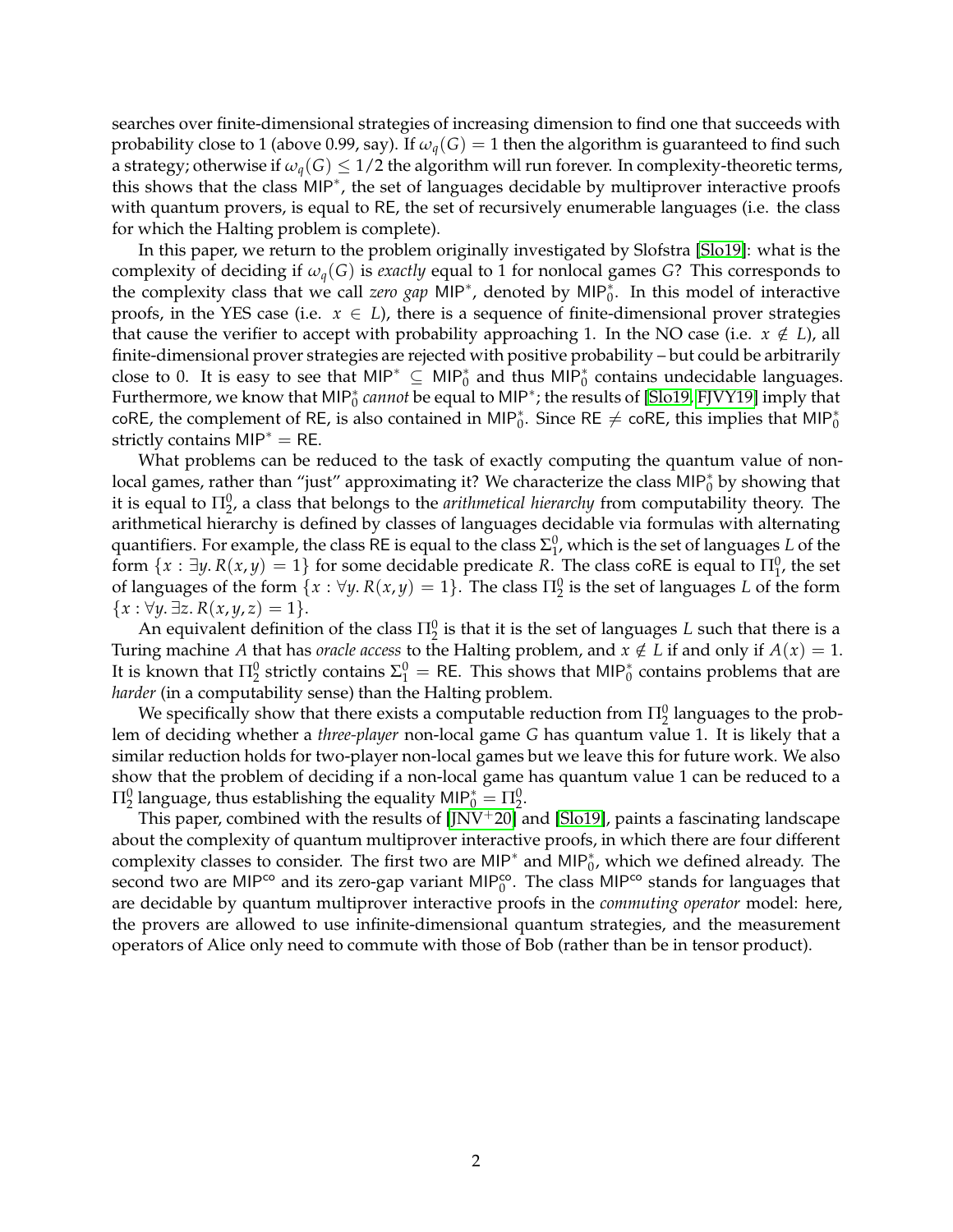

Figure 1: The computability landscape of quantum multiprover interactive proofs. Arrows denote inclusion. The set  $\Delta_1^0$  denotes the set of all decidable languages. The set  $\Sigma_1^0$  denotes the recursively enumerable languages, and  $\Pi^0_1$  denotes the set of co-recursively enumerable languages. It is known that MIP<sup>co</sup>  $\subseteq$  MIP<sup>co</sup>, but unknown whether they are equal.

One of the consequences of the fact that MIP<sup>\*</sup> = RE is that MIP<sup>co</sup>  $\neq$  MIP<sup>\*</sup>. This is because MIP $^{co} \subseteq$  coRE, due to the fact that the commuting operator value of a non-local game can be upper-bounded using a convergent sequence of semidefinite programs [\[NPA08,](#page-11-3) [DLTW08\]](#page-11-4). It is also the case that MIP<sub>0</sub><sup>o</sup>  $\subseteq$  coRE, and in fact equality holds due to [\[Slo19,](#page-11-0) [CS19\]](#page-11-5). It remains an open question to determine if  $MIP^{co} = MIP_0^{co} = \text{coRE}$ .

There are a number of curious and counter-intuitive aspects about this landscape of complexity for non-local games. First, if MIP<sup>co</sup> = coRE, then there would be a pleasing symmetry in that MIP<sup> $*$ </sup> = RE and MIP<sup>co</sup> = coRE (even though the "co" refer to different things on each side of the equation!). On the other hand, we have that  $MIP_0^* = \Pi_2^0$  and  $MIP_0^{co} = \text{coRE}$ , meaning that – in the zero gap setting – there are *more* languages that can be verified with provers using (a limit of) finitedimensional strategies than can be decided with provers using infinite-dimensional commuting operator strategies! Of course, in the setting of interactive proofs, giving provers access to more resources can change the complexity of the interactive proof model in unexpected ways.

## **1.1 Proof overview**

We prove the lower bound  $\Pi^0_2\subseteq$  MIP $^*_0$  by combining two components: first we leverage the result of  $[JNV^+20]$  $[JNV^+20]$  that MIP<sup>\*</sup> = RE as a black box, which implies that there is a quantum multiprover interactive proof for the Halting problem. Next, we use a *compression theorem* for quantum multiprover interactive proofs that was proved in [\[FJVY19\]](#page-11-2). A compression theorem, roughly speaking, states that given a verifier *V* for a quantum multiprover interactive protocol (which can be modeled as a Turing machine with tapes to receive/send messages to the provers), one can compute a much more time-efficient verifier *V* ′ whose quantum value is related in some predictable way to the quantum value of *V*. Several recent results about the complexity of non-local games crucially rely on proving compression theorems with various properties [\[Ji17,](#page-11-6) [FJVY19,](#page-11-2) [NW19,](#page-11-7) [JNV](#page-11-1)+20].

In more detail, the compression theorem of [\[FJVY19\]](#page-11-2) (which in turn is a refinement of the compression theorem of [\[Ji17\]](#page-11-6)) states that given a description of a verifier *V*, one can compute a description of a three-player<sup>[1](#page-2-0)</sup> non-local game  $G_V$  (which is a multiprover protocol with only one

<span id="page-2-0"></span><sup>&</sup>lt;sup>1</sup>The results of [\[FJVY19\]](#page-11-2) are stated for games with 15 players, but can be improved to hold for 3-player games by using a different error correcting code in the construction.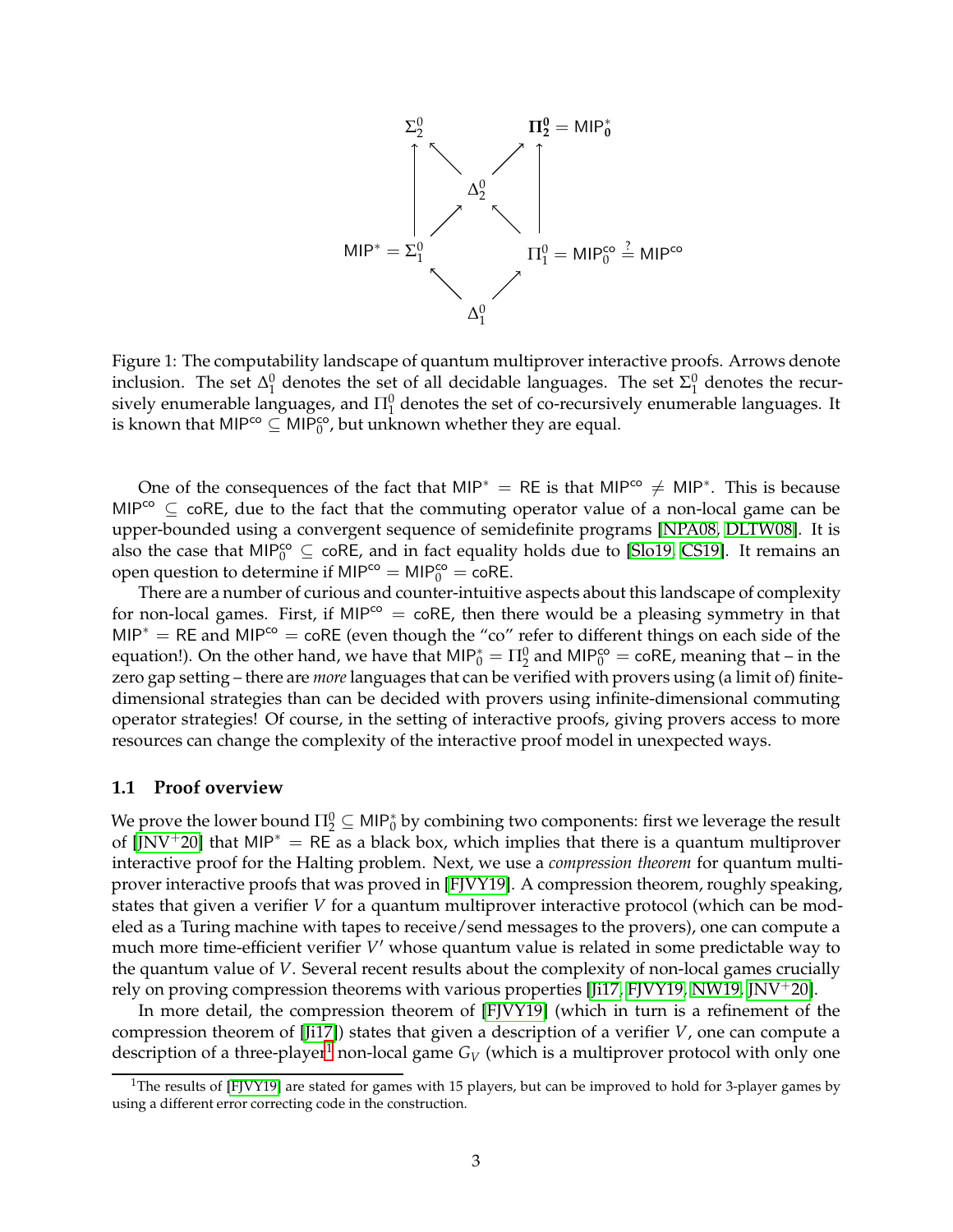round of interaction) whose properties are as follows:

- 1. The time complexity of the verifier in *G<sup>V</sup>* is *polylogarithmic* in the time complexity of *V*.
- 2. The quantum value of the protocol executed by *V* is related to the quantum value of *G<sup>V</sup>* in the following manner:

$$
\omega_q(G_V) \ge \frac{1}{2} + \frac{1}{2}\omega_q(V)
$$

and furthermore if  $\omega_q(V) < 1$  then  $\omega_q(G_V) < 1$ .

The utilization of the compression theorem of [\[FJVY19\]](#page-11-2) is the reason why the main result of this paper holds for three-player non-local games, rather than two.

We call this compression theorem a "zero gap" compression theorem, because it does not preserve any promise gap on the value of the input verifier *V*: if the value of *V* is promised to be either 1 or  $1/2$ , then  $G_V$  is only guaranteed to have value either 1 or  $3/4$ . If we iterate this compression procedure, then we get a promise gap that goes to zero. In contrast, the compression theorem used to prove MIP<sup>∗</sup> = RE *is* gap-preserving.

The zero gap compression theorem was used to prove that coRE  $\subseteq$  MIP<sup>\*</sup><sub>0</sub> in [\[FJVY19\]](#page-11-2). At a high level, this is shown by constructing a verifier that recursively calls the zero gap compression procedure on itself. In this paper, we follow this approach, except we also embed an MIP<sup>∗</sup> protocol for RE inside the verifier that is recursively calling the zero gap compression procedure; this composition of protocols allows the verifier to verify languages in  $\Pi^0_2$ .

#### **1.2 Further remarks**

MIP<sup>∗</sup> = RE **is equivalent to gap-preserving compression.** As mentioned, the key to proving MIP<sup> $*$ </sup> = RE [\[JNV](#page-11-1)<sup>+</sup>20] was establishing a gap-preserving compression theorem for non-local games, albeit for a special case of non-local games satisfying a so-called "normal form" property. In Section [4,](#page-9-0) we present a relatively simple – but in our opinion quite interesting – observation that MIP<sup>∗</sup> = RE is in some sense, *equivalent* to a gap-preserving compression theorem.

**A proof of**  $\text{MIP}_0^* = \Pi_2^0$  **under weaker assumptions?** One might wonder if there might be an elementary way of proving that MIP<sup>\*</sup> =  $\Pi_2^0$ , *without* relying on the statement that MIP<sup>\*</sup> = RE. For example, the results of [\[Slo19,](#page-11-0) [FJVY19\]](#page-11-2) show that  $\text{coRE} \subseteq \text{MIP}_0^*$  and furthermore [\[Slo19\]](#page-11-0) shows that coRE = MIP<sup>co</sup>. These previous "zero-gap results" do not appear to have the same mathematical consequences as MIP<sup>∗</sup> = RE (e.g. yielding a negative answer to Connes' embedding problem if RE  $\subseteq$  MIP<sup>\*</sup>(2), the two-player variant of MIP<sup>\*</sup>), which suggests the intuition that characterizing the complexity of *exactly* computing the quantum (or commuting operator) value of nonlocal games may be fundamentally easier than characterizing the complexity of *approximating* it.

This intuition is not entirely correct: the "zero-gap" statement MIP $^*_0 = \Pi^0_2$  is already enough to yield a negative answer to Tsirelson's problem: there exists a *k* where *k*-partite commuting operator correlations cannot be approximated by finite dimensional correlations. Put another way, if Tsirelson's problem has a positive answer, then the commuting operator and quantum values of games are always equal, and then  $MIP_0^* = MIP_0^{co} = \text{coRE}$ . However,  $\Pi_2^0$  strictly contains  $\text{coRE}$  $-$  thus Tsirelson's problem has a negative answer. Furthermore, Tsirelson's problem for  $k = 2$  is known to be equivalent to Connes' embedding problem [\[Fri12,](#page-11-8) [JNP](#page-11-9)<sup>+</sup>11, [Oza13\]](#page-11-10).

This suggests that our characterization of the class MIP $_0^*$  must necessarily involve a nontrivial tool such as  $MIP^* = RE$ .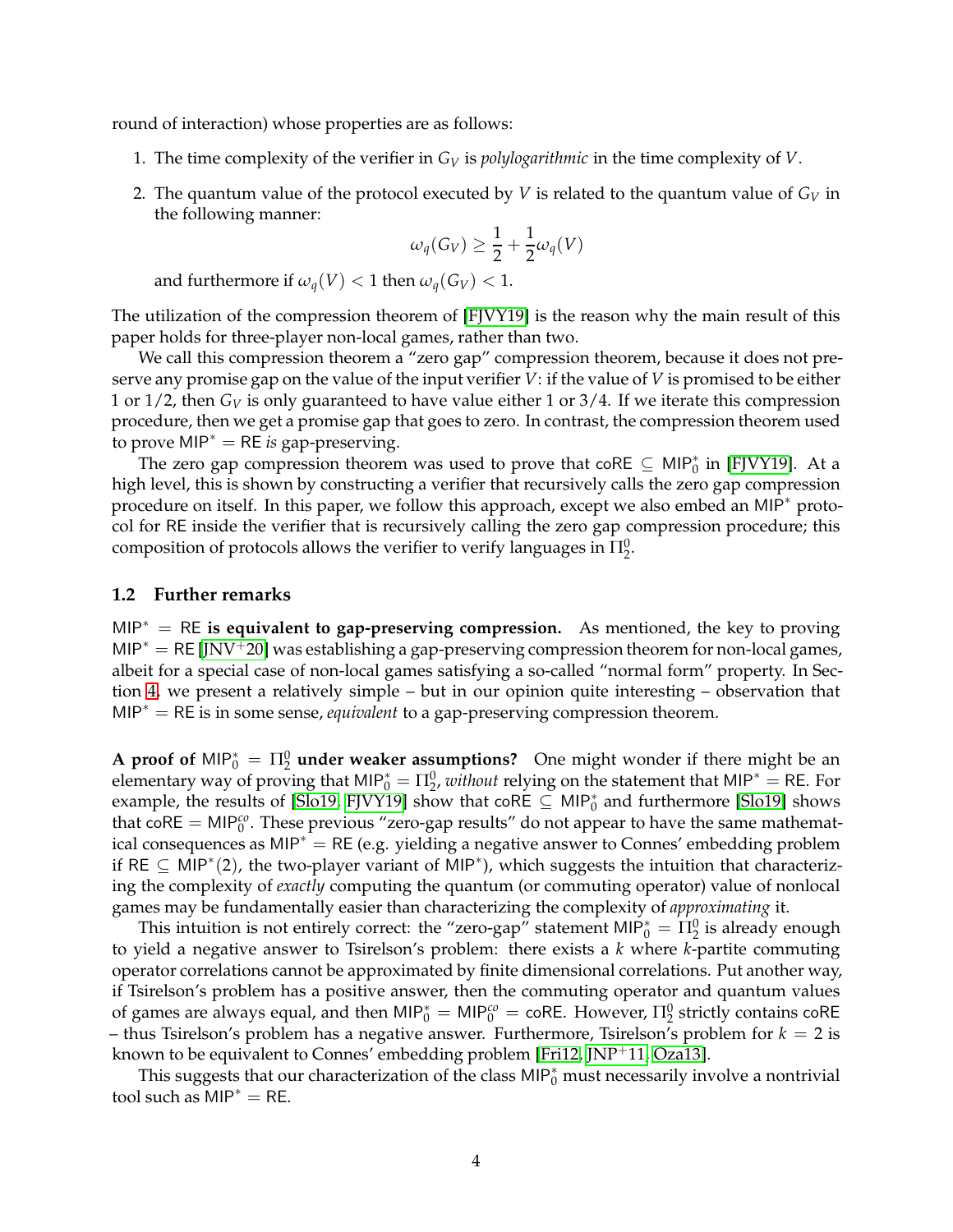## **1.3 Open problems**

We list some open problems.

- 1. Just as the complexity statement MIP<sup>\*</sup> = RE has consequences for questions in pure mathematics (such as the Connes' embedding problem), does the equality  $MIP_0^* = \Pi_2^0$  have any implications for operator algebras? We believe there may be a connection to model-theoretic approaches to the Connes' embedding problem (see, e.g., [\[GH13,](#page-11-11) [Gol17\]](#page-11-12)).
- 2. What is the complexity of MIP<sup>co</sup>? Is it equal to coRE?
- 3. Can the reduction from  $\Pi^0_2$  languages to the problem of deciding whether  $\omega_q(G) = 1$  be improved to hold for two-player games *G*?
- 4. We showed that, essentially, MIP<sup> $*$ </sup> = RE implies a gap-preserving compression theorem. Can one show that it also implies in a black-box fashion, a zero gap compression theorem, of the same kind as proved in [\[FJVY19\]](#page-11-2)? This then proves that MIP<sup>\*</sup> = RE directly implies  $MIP_0^* = \Pi_2^0.$
- 5. Does  $MIP_0^* = \Pi_2^0$  imply  $MIP^* = RE$  in a "black-box" fashion?

## **Acknowledgments**

We thank Matt Coudron, Thomas Vidick, and especially William Slofstra for numerous helpful discussions. We also thank the reviewers of ICALP 2020 for suggestions to improve the presentation. HY was supported by NSERC Discovery Grant 2019-06636. HM was supported by the Ontario Graduate Scholarship (OGS).

## **2 Preliminaries**

We write  $\mathbb N$  to denote the natural numbers  $\{1, 2, 3, \ldots\}$ . All logarithms are base 2. For a string  $x \in \{0,1\}^*$  let  $|x|$  denote the length of *x*. We let

$$
\log^*(n) = \begin{cases} 0, & n \le 1 \\ 1 + \log^*(\log(n)), & n > 1 \end{cases}
$$

denote the iterated logarithm function.

## **2.1 Turing machines and the arithmetical hierarchy**

A total Turing machine is one that halts on every input. Fix a string encoding of Turing machines, and for a Turing machine *M*, let |*M*| denote the length of the encoding of *M*.

**Proposition 1** (Universal Turing machine)**.** *There exists a universal constant C* > 0 *and a universal Turing machine* <sup>U</sup> *that, given an input pair* (*M*, *x*) *where M is an encoding of a Turing machine, computes*  $M(x)$  in time C max $(|M|$ , TIME $(M, x))^2$ , where TIME $(M, x)$  is the number of steps taken by M on input *x before it halts.*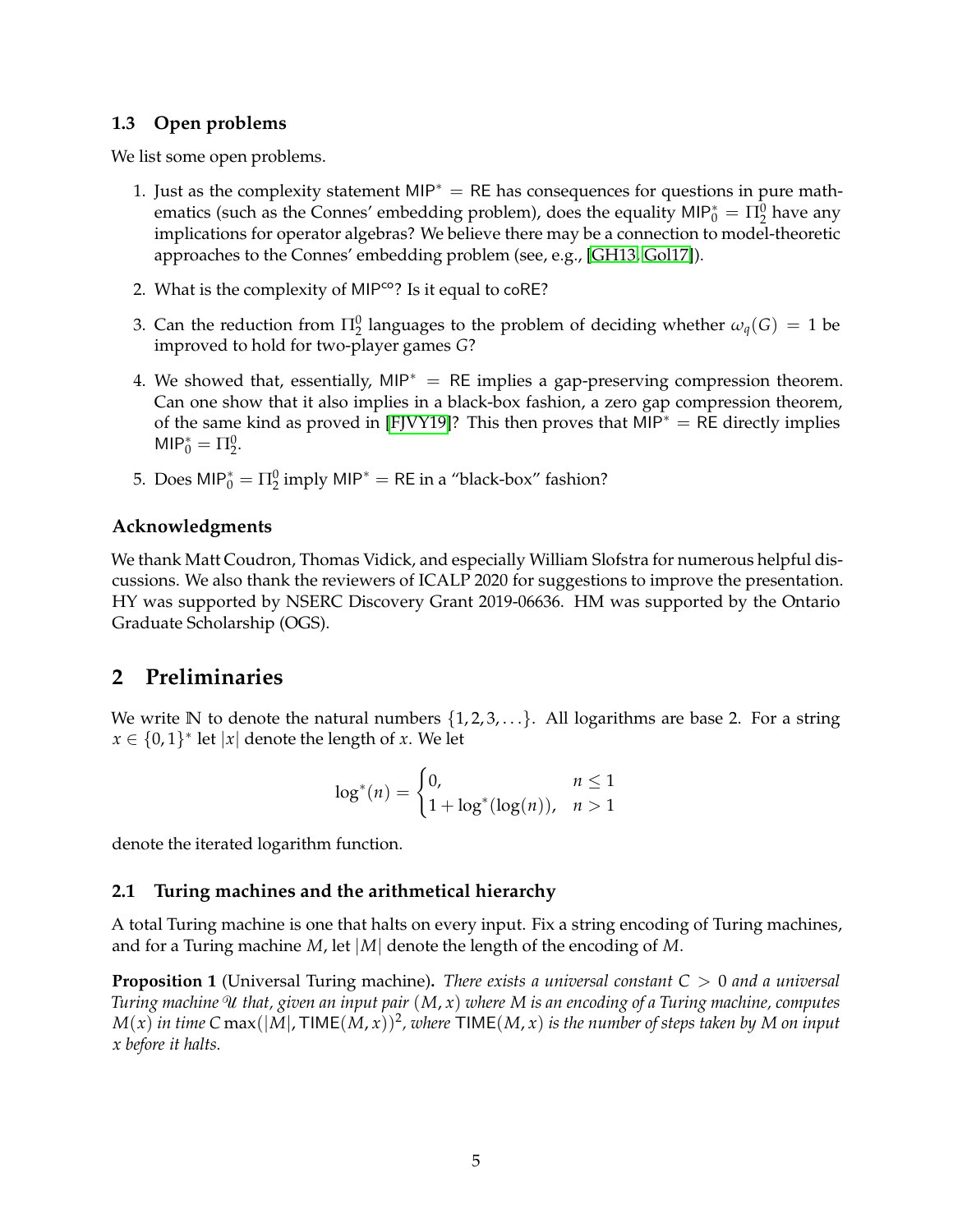**Definition 2.** *The i-th level of the arithmetical hierarchy <i>contains* 3 *classes*  $\Sigma_i^0$ ,  $\Pi_i^0$ , and  $\Delta_i^0$ . *The class* Σ 0 *i is the set of languages defined as*

$$
L = \{x \in \{0,1\}^* : \exists y_1 \forall y_2 \exists y_3 \cdots Q y_i R(x, y_1, \cdots, y_i) = 1\}
$$

*for some total Turing machine R, where Q is the* ∀ *quantifier when i is even and otherwise is the* ∃ *quantifier. The class*  $\Pi^0_i$  *is the complement of*  $\Sigma^0_i$ *, and*  $\Delta^0_i = \Sigma^0_i \cap \Pi^0_i$ *.* 

In particular the first level of the arithmetical hierarchy corresponds to the classes  $\Sigma_1^0 = \text{RE}$ ,  $\Pi^0_1 = \mathsf{co}\mathsf{RE}$ , and  $\Delta^0_1$  the set of decidable languages <code>RE</code>  $\cap$  <code>coRE.</code>

#### **2.2 Interactive verifiers**

In this section, we model multiprover interactive protocols, which is specified by a *verifier V*, as a randomized algorithm. In the protocol, the verifier *V* interacts with multiple provers, and at the end of the protocol the verifier outputs a bit indicating whether to accept or reject. A verifier can be identified with the interactive protocol it executes, and vice versa.

In more detail, define a *k-input, r-prover verifier V* to be a randomized interactive Turing machine that has *k* designated input tapes, *r* communication tapes, a single workspace tape, and a single output tape. An interaction with *r* provers is executed in the following way: the Turing machine *V* alternates between computation and communication phases; in the computation phase, the Turing machine behaves like a normal Turing machine with  $k + r + 2$  tapes, and it may halt and indicate accept or reject on the output tape. It can also pause its computation and go into a communication phase, in which case the contents of each of *i*-th communication tape is read by the *i*-th prover, who then edits the *i*-th communication tape with its answer. After all the provers have finished with their responses, the next computation phase resumes. This is the standard way of modeling interactive Turing machines [\[BGKW88\]](#page-10-0). In this formulation, a non-local game is simply specified by a 0-input, 2-prover verifier *V* that has only one communication phase.

Given a *k*-input, *r*-prover verifier *V*, define its *time complexity* with respect to a *k*-tuple of inputs  $(x_1, \ldots, x_k)$  to be the maximum number of time steps taken by the verifier *V* when it is initialized with  $(x_1, \ldots, x_k)$  on its *k* input tapes, over all possible responses of the *r*-provers, before it halts. We denote this by  $\mathsf{TIME}(V(x_1, \ldots, x_k)).$ 

We now define, in a somewhat informal level, *finite-dimensional prover strategies* (or simply a *strategy*) S for the interaction specified by a *k*-input, *r*-prover verifier *V*. This is a specification of the following data:

- 1. Local dimension  $d \in \mathbb{N}$ ,
- 2. A state  $|\psi\rangle \in (\mathbb{C}^d)^{\otimes r}$ , and
- 3. For every prover *i*, for every round  $t \in \mathbb{N}$ , for every string  $\pi \in \{0,1\}^*$ , a POVM  $\{M^a_{i,t,\pi}\}_a$ acting on **C** *d* .

Given a verifier *V*, a *k*-tuple  $(x_1, \ldots, x_k)$ , and a prover strategy *S* for *V*, the interaction proceeds as follows: at the beginning of the protocol, the provers share the state  $|\psi\rangle$ , and the verifier's input tapes are initialized to  $(x_1, \ldots, x_k)$ . At round *t*, the *i*-th prover performs the measurement  $\{M^a_{i,t,\pi}\}_a$ on its local space to obtain an outcome *a*, where *π* is the *history* of all the messages seen by prover *i* in all previous rounds (including the message from the verifier in the *t*-th round). It then writes outcome *a* on the *i*-th communication tape of the verifier. Thus at each round the shared state between the provers depend on the outcomes of their measurements, and evolves probabilistically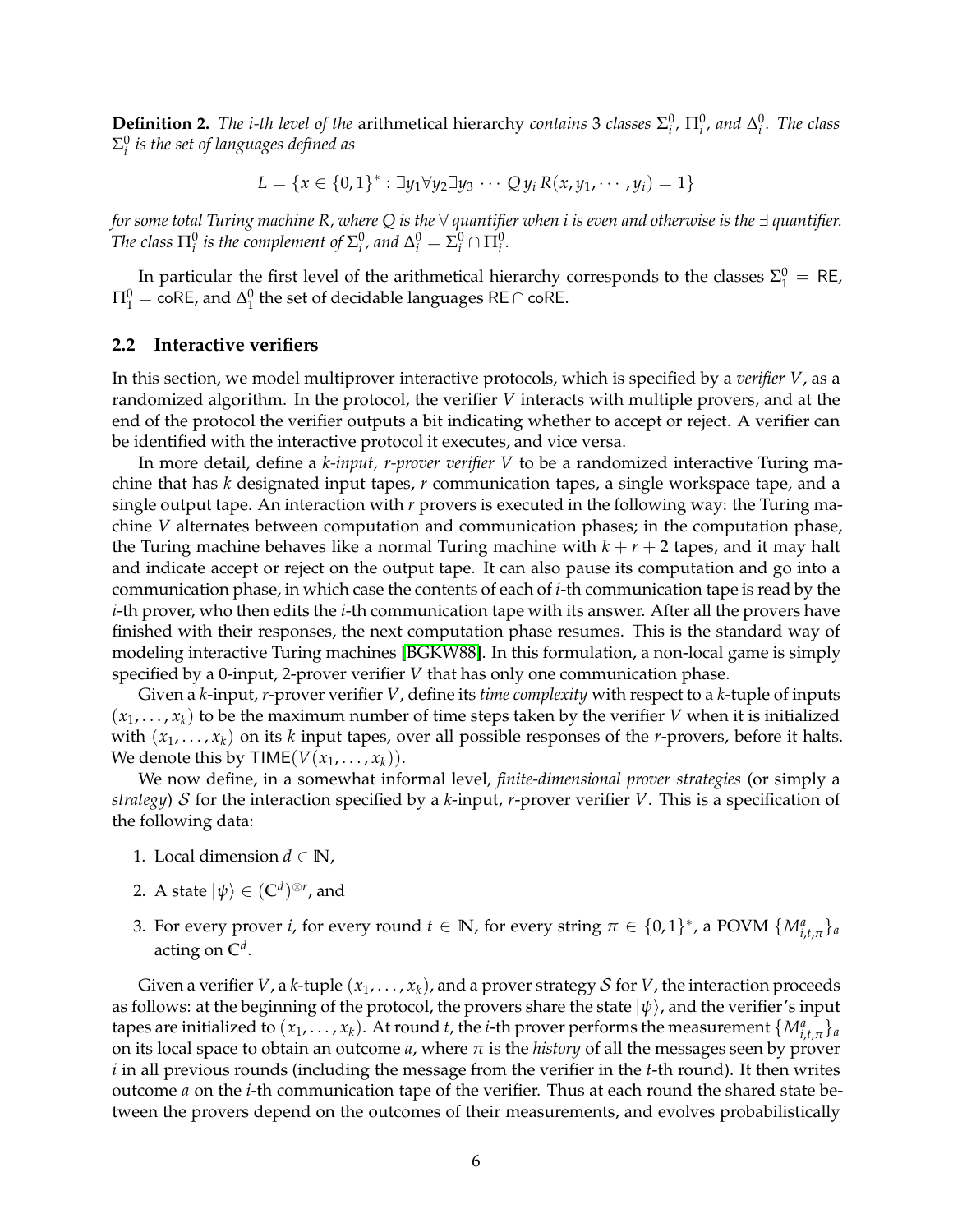over time. The *value of strategy S in the interaction with verifier V on input*  $(x_1, \ldots, x_k)$  is defined to be the probability that the verifier halts and accepts. We denote this by  $\omega_q(V(x_1,\ldots,x_k), S)$ . The *quantum value of verifier V on input*  $(x_1, \ldots, x_k)$  is defined to be the supremum of  $\omega_q(V(x_1, \ldots, x_k), S)$ over all finite-dimensional strategies *S*, which we denote by  $\omega_q(V(x_1, \ldots, x_k))$ .

**Definition 3.** Let  $m, r \in \mathbb{N}$  and let  $0 \leq s \leq c \leq 1$ . The class MIP<sup>∗</sup>[ $m, r, c, s$ ] is defined to be the set of *languages L for which there exists a verifier V and a polynomial p*(*n*) *with the following properties:*

- *1. V is a* 1*-input, r-prover verifier that halts after m communication phases.*
- *2. For all x,* **TIME** $(V(x)) \leq p(|x|)$ *.*
- *3.* If  $x \in L$ , then  $\omega_a(V(x)) \geq c$ .
- 4. If  $x \notin L$ , then  $\omega_a(V(x)) < s$ .

We define the class MIP<sup>\*</sup> to be the union of MIP<sup>\*</sup>[ $m,r,c,s$ ] for all  $m,r \in \mathbb{N}$  and  $c > s$ . We define the class MIP<sup>\*</sup><sub>0</sub> to be the union of MIP<sup>\*</sup>[*m*,*r*, 1, 1] over all  $m, r \in \mathbb{N}$ . In other words, in the YES case (i.e.,  $x \in L$ ), there is a sequence of finite-dimensional prover strategies that are accepted with probability approaching 1. In the NO case (i.e.,  $x \notin L$ ), there exists a positive  $\varepsilon > 0$  (that generally depends on *x*) such that all finite dimensional strategies are rejected with probability at least *ε*.

#### **2.3 Compression of quantum multiprover interactive protocols**

In this section we formally present the two main ingredients used in our proof: the zero gap compression procedure of [\[FJVY19\]](#page-11-2), and the reduction from the Halting problem to the problem of approximating the quantum value of a quantum multiprover interactive protocol.

First we introduce the definition of *λ*-boundedness, which specifies how the time complexity of a verifier is bounded by a polynomial with exponent *λ*.

**Definition 4.** Let  $\lambda \in \mathbb{N}$ . A  $(k+1)$ *-input r-prover verifier* V is  $\lambda$ *-bounded if for all integers*  $n \in \mathbb{N}$  and *strings*  $x_1, ..., x_k \in \{0, 1\}^*$ , we have  $\textsf{TIME}(V(n, x_1, ..., x_k)) \leq \lambda (n \cdot |x_1| \cdots |x_k|)^{\lambda}$ .

Here, we assume that the first input to a verifier *V* is an integer  $n \in \mathbb{N}$  which intuitively specifies a "complexity" parameter.

<span id="page-6-0"></span>**Theorem 5** (Zero-gap compression [\[FJVY19,](#page-11-2) Theorem 6.1]). Let  $r \geq 3$  be an integer. There exists *a* universal constant  $C_{comp} \in \mathbb{N}$  such that for every  $\lambda \in \mathbb{N}$ , there exists a Turing machine Compress<sub> $\lambda$ </sub> *with the following properties. Given as input a* (*k* + 1)*-input r-prover verifier V, the Turing machine*  $\text{Compress}_{\lambda}$  outputs a  $(k+1)$ -input r-prover verifier  $V^{\#}$  in time  $C_{comp}(|V| \cdot \lambda)^{C_{comp}}$  with the following *properties: for all*  $x_1, \ldots, x_k \in \{0, 1\}^*$ , we have

- *1. if V is λ*-bounded, then  $ω_q(V^*(n, x_1, ... x_k)) ≥ 1/2 + \frac{1}{2}ω_q(V(2^n, x_1, ... x_k)),$
- 2. *if V* is  $\lambda$ -bounded and  $\omega_q(V(2^n, x_1, ... x_k)) < 1$ , then  $\omega_q(V^{\#}(n, x_1, ... x_k)) < 1$ ,
- *3. for all integers*  $n \in \mathbb{N}$ ,  $x_1, \ldots, x_k \in \{0,1\}^*$ , we have  $\textsf{TIME}(V^{\#}(n, x_1, \ldots, x_k)) \leq C_{comp}(\lambda \cdot n \cdot$  $|x_1|\cdots|x_k|$ <sup>C</sup><sub>comp</sub></sup>.

The zero-gap compression theorem, as presented here, differs from the one presented in [\[FJVY19,](#page-11-2) Theorem 6.1]. For example, verifiers in [\[FJVY19\]](#page-11-2) are described using so-called "Gate Turing Machines" (GTMs). However, using the same oblivious Turing machine simulation techniques as discussed in the appendix of [\[FJVY19\]](#page-11-2), from a verifier *V* (as defined in this paper), we can obtain a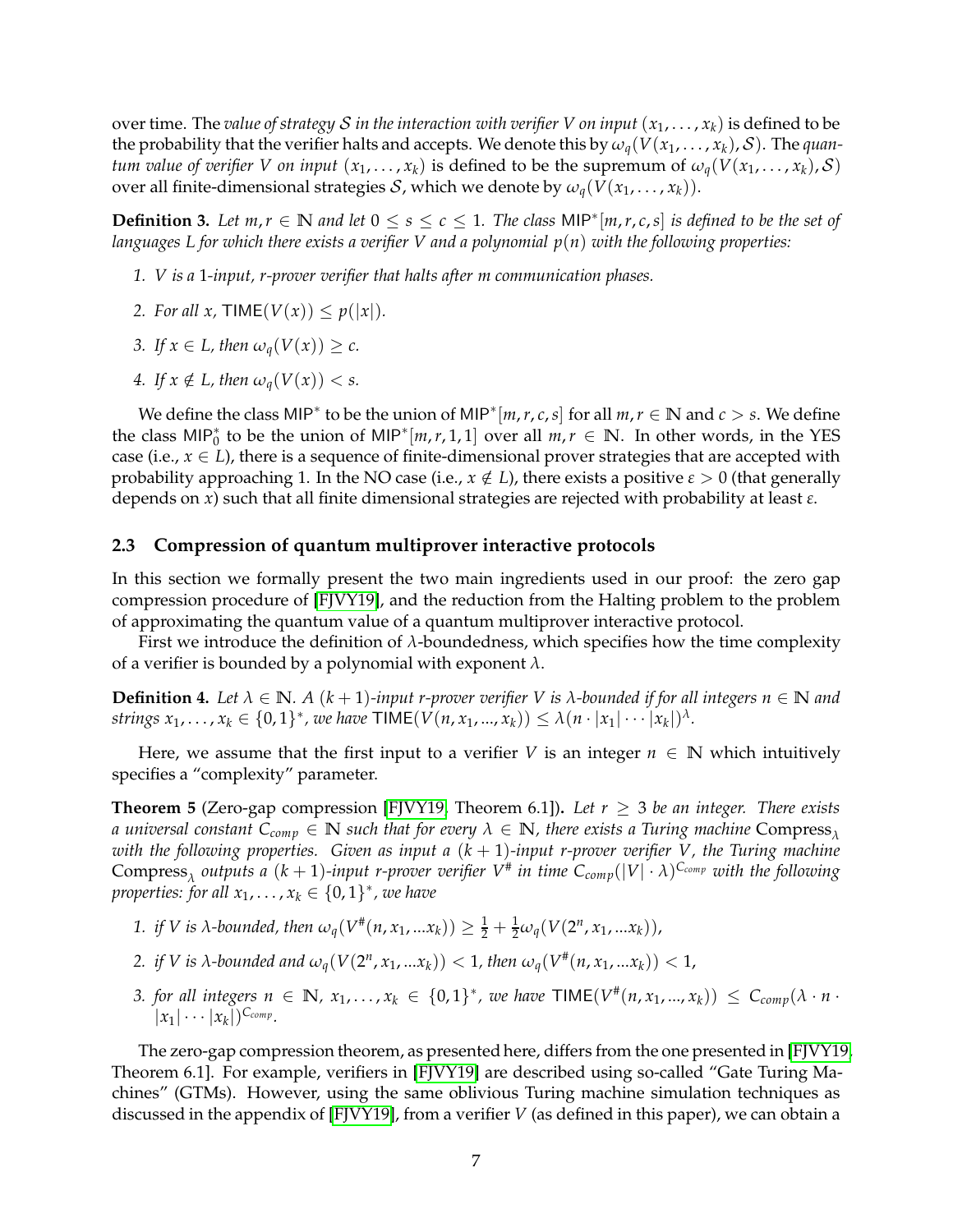GTM that specifies the same interactive protocol. Another difference, as remarked in the introduction, is that here the compression result applies to protocols with three or more players, whereas it is stated for protocols with 15 or more players in [\[FJVY19\]](#page-11-2). However, the results of [\[FJVY19\]](#page-11-2) can be adapted to the case of three players by using a  $[[3,1,2]]_3$  error detecting code with qutrits (instead of using the 7-qubit Steane code with qubits) [\[CGL99\]](#page-11-13).

Next we present the main result of  $[JNV^+20]$ , which presents a computable reduction from the Halting problem to the problem of approximating the quantum value of a non-local game.

<span id="page-7-0"></span>**Theorem 6** (MIP<sup>\*</sup> = RE [\[JNV](#page-11-1)<sup>+</sup>20]). *There exists a Turing machine H and a universal constant*  $C_{\text{Halt}} \in$  $\bf{N}$  with the following properties. Given as input a Turing machine M, it runs in time  $C_{\rm Half}|M|^{\rm C_{\rm Half}}$  and *outputs a* 0*-input* 2*-prover verifier V*Halt,*<sup>M</sup> such that*

- 1. If M halts on empty tape then  $\omega_q(V_{\text{Halt},M}) = 1$ , and otherwise  $\omega_q(V_{\text{Halt},M}) \leq \frac{1}{2}$ .
- 2. TIME( $V_{\text{Half},M}$ )  $\leq C_{\text{Half}}|M|^{C_{\text{Half}}}.$

# **3** MIP<sub>0</sub><sup>\*</sup> =  $\Pi_2^0$

We start this section by showing the upper bound MIP $_0^* \subseteq \Pi_2^0$ .

<span id="page-7-1"></span>**Theorem 7.**  $\mathsf{MIP}^*_0 \subseteq \Pi^0_2$ 

*Proof.* Let  $L \in \text{MIP}_0^*$ . There exists a 1-input *r*-prover verifier *V* such that  $x \in L$  iff  $\omega_q(V(x)) = 1$ for all  $x \in \{0,1\}^*$ . Let  $\mathcal{S}_{\varepsilon,d}$  be an  $\varepsilon$ -net for the space of strategies of dimension *d*; in particular, for every dimension- $d$  strategy  $\mathcal S$  there exists a strategy  $\mathcal S' \in \mathscr S_{\varepsilon,d}$  such that for all verifiers  $V$  we have that  $|\omega_q(V,\mathcal{S}) - \omega_q(V,\mathcal{S}')| \leq \varepsilon$  (in other words, the winning probability of the strategies differ by at most *ε*). Because the set of strategies over a finite dimensional Hilbert space of a fixed dimension is a compact set [\[GW07\]](#page-11-14), we can take  $\mathscr{S}_{\varepsilon,d}$  to be a finite set. Let  $\mathscr{S}_\varepsilon=\bigcup_{d\in\mathbb{N}}\mathscr{S}_{\varepsilon,d}$ , and let  $\{\mathcal{S}_{\varepsilon}(1),\mathcal{S}_{\varepsilon}(2),\ldots\}$  be an enumeration of strategies in  $\mathscr{S}_{\varepsilon}$ .

Consider the following total Turing machine *T*: On input triple  $(x, m, n)$  where  $x \in \{0, 1\}^*$ ,  $m, n \in$ **N**. It outputs 1 if and only  $\omega_q(V(x), \mathcal{S}_{1/2m}(n)) \geq 1 - 1/m$ . Now it is easy to verify that

$$
L = \{x : \forall m. \ \exists n. \ T(x, m, n) = 1\},\
$$

and therefore  $L$  is a  $\Pi^0_2$  language.

To see this, let  $x \in L$ . Then  $\omega_q(V(x)) = 1$ , and for any gap (i.e.  $\frac{1}{m}$ ) there exists a strategy *S* such that  $\omega_q(V(x), S) \geq 1 - \frac{1}{2m}$ . Choosing  $\varepsilon = 1/2m$ , then there must also exist a strategy  $S' \in \mathcal{S}_{1/2m}$  $\sup_{\mathcal{A}} \mathcal{A}(V(x), S') \ge \omega_q(V(x), S) - \frac{1}{2m} \ge 1 - \frac{1}{m}$ . Therefore  $\forall m$ .  $\exists n$ .  $T(x, m, n) = 1$ .

Likewise, if  $x \notin L$  then there exists  $m \in \mathbb{N}$  for which  $\omega_q(V(x)) < 1 - \frac{1}{m}$  and so no strategy can win with probability greater or equal to  $1 - \frac{1}{m}$ . Therefore  $\exists m. \forall n. T(x, m, n) = 0$ .  $\Box$ 

Now we prove the reverse inclusion. Fix an  $L \in \Pi_2^0$  and let *R* be a total Turing machine such that  $L = \{x \in \{0,1\}^* : \forall m. \exists n. R(x,m,n) = 1\}$ . To prove  $L \in \mathsf{MIP}_0^*$ , we construct a 2-input 3-prover verifier *V* that takes as input  $m \in \mathbb{N}$  and  $x \in \{0,1\}^*$ , and has the key property that  $\omega^*(V(m,x)) = 1$  if and only if  $\forall m' \ge \log^*(m)$ .  $\exists n. R(x, m', n) = 1$ . Therefore  $\omega_q(V(1,x)) = 1$  if and only if  $x \in L$ .

We first give the explicit description of a 3-input 3-prover verifier *V'* below. We then use that to construct *V*. In the description of *V'*, we refer to the Turing machine  $R_{x,m}$ . For every  $x \in \{0,1\}^*$ and  $m \in \mathbb{N}$ ,  $R_{x,m}$  is the Turing machine that on the empty tape enumerates over  $n \in \mathbb{N}$  and accepts if  $R(x, m, n) = 1$ , otherwise it loops forever.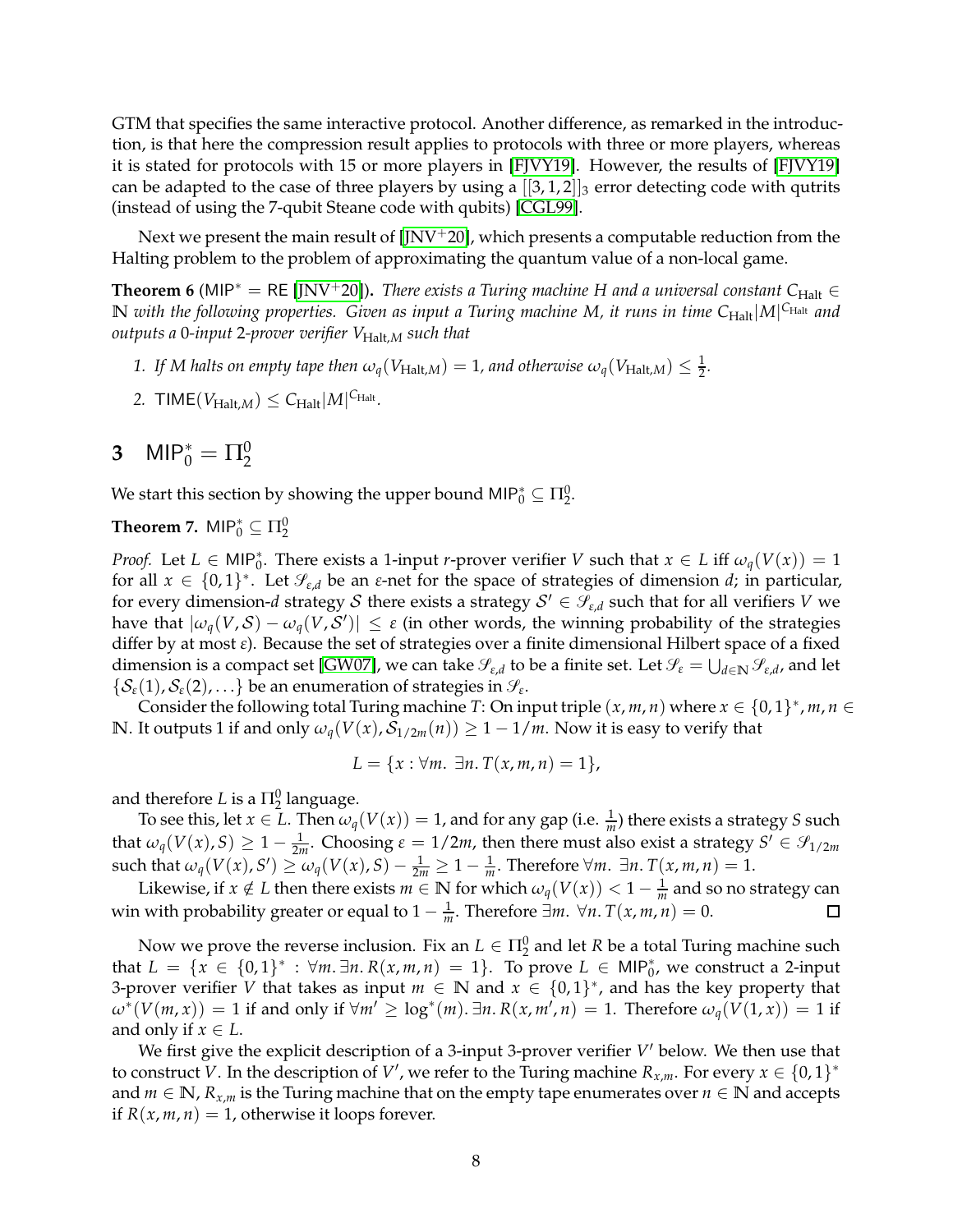Input:  $(m, x, W)$  where  $m \in \mathbb{N}$ ,  $x \in \{0, 1\}^*$ , W is a 3-input 3-prover verifier. Perform the following steps:

- 1. Compute  $V_{\text{Half}, R_{x, \log^*(m)}} = H(R_{x, \log^*(m)})$  (where *H* is from Theorem [6\)](#page-7-0).
- 2. Execute the interactive protocol specified by the verifier  $V_{\text{Halt}, R_{x,\log^*(m)}}$ . If the verifier *V*Halt,*Rx*,log∗(*m*) rejects then reject, otherwise continue.
- 3. Compute  $W^{\#} = \text{Compress}_{\lambda}(W)$  (where Compress<sub> $\lambda$ </sub> is from Theorem [5\)](#page-6-0).
- 4. Execute the interactive protocol specified by the verifier  $W^{\#}(m, x, W)$  and accept if and only if the verifier  $W^{\#}(m, x, W)$  accepts.

Figure 2: Specification of the 3-input 3-prover verifier *V* ′

Now let *V* be the 2-input 3-prover verifier that on the input  $(m, x)$  runs  $V'(m, x, V')$ . Infor $m$ ally,  $V(m, x)$  first decides ∃*n*.  $\overline{R}(x, \log^*(m), n) = 1$  by simulating the verifier in  $V_{\text{Halt}, R_{x, \log^*(m)}}$  from Theorem [6.](#page-7-0) Recall that the existence of the MIP<sup>\*</sup> protocol  $V_{\text{Half}, R_{x, \log^*(m)}}$  is due to MIP<sup>\*</sup> = RE and the fact that  $\exists n. R(x, \log^*(m), n) = 1$  is an RE predicate. Now if  $R(x, \log^*(m), n) = 0$  for all *n*, then *Rx*,log<sup>∗</sup> (*m*) never halts. This in turn implies that *V* rejects with probability at least 1/2. Otherwise, if  $\exists n. R(x, \log^*(m), n) = 1$ , *V* proceeds to run the compression algorithm to obtain  $V^{\prime\prime\prime}$  = Compress<sub> $\lambda$ </sub>(*V*'). It then executes  $V^{\prime\prime\prime}(m, x, V^{\prime})$ . Informally speaking, due to the compression theorem, the execution of  $V^{\prime\prime\prime}(m, x, V')$  has the same effect as recursively executing  $V(2^m, x)$ . Now the first duty of the verifier  $V(2^m, x)$  is to decide  $\exists n. R(x, 1 + \log^*(m), n) = 1$ . So we can apply the above reasoning this time on  $V(2^m, x)$  instead of  $V(m, x)$ . Following this reasoning ad infinitum, we establish that  $\omega_q(V(m,x)) = 1$  if and only if  $\forall m' \geq \log^*(m)$ .  $\exists n. R(x, m', n) = 1$ . This is made precise in the proof of Theorem [9.](#page-9-1)

Note that Theorem [5](#page-6-0) relates  $V^{\#}(m, x)$  to  $V(2^m, x)$ . That is the reason  $\log^*(m)$  (as opposed to *m*) is appearing in Figure 2. Note that as *m* increases, log<sup>∗</sup> (*m*) ranges over all nonnegative integers.

In order to apply Theorem [5](#page-6-0) to compress *V* in step 3, we must ensure that the verifier is *λ*bounded for some  $\lambda \in \mathbb{N}$ .

#### <span id="page-8-0"></span>**Claim 8.** *There exists a*  $\lambda \in \mathbb{N}$  *such that V is*  $\lambda$ *-bounded.*

*Proof.* We bound the running time of *V* by bounding the running time of each of the steps in its specification. The time to compute the description of  $R_{x,log^*(m)}$ , in step 1, is  $C(|R| \cdot |x| \cdot m)^C$ for some universal constant *C*. The time to compute the encoding of  $V_{\text{Halt}, R_{x, \log^*(m)}}$  is  $C_{\text{Halt}}(|R| \cdot$  $|x| \cdot m$ <sup>CHalt</sup>. This also bounds the running time of  $V_{\text{Halt}, R_{x,\log^*(m)}}$ . Therefore the time to simulate  $V_{\text{Half},R_{x,\log^*(m)}}$  is bounded by  $C_{\text{Half}}^2(|R|\cdot|x|\cdot m)^{2C_{\text{Half}}}$ . The time to simulate  $\text{Compress}_{\lambda}(V)$  is  $C_{comp}^2(|V|\cdot\lambda)^{2C_{comp}}$ . The time to simulate  $V^{\#}(m,x)$  is bounded by  $C_{comp}^2(\lambda\cdot m\cdot |x|)^{2C_{comp}}$ . Therefore the running time of  $V(m, x)$  is bounded above by

$$
2C_{\text{Half}}^2(|R|\cdot|x|\cdot m)^{2C_{\text{Half}}}+C(|R|\cdot|x|\cdot m)^C+C_{comp}^2(|V|\cdot\lambda)^{2C_{comp}}+C_{comp}^2(\lambda\cdot m\cdot|x|)^{2C_{comp}}.
$$

The values  $C_{comp}$ ,  $C_{Half}$ ,  $C$ , and  $|R|$  are all constants so we can choose  $\lambda \in \mathbb{N}$  sufficiently large so that  $\lambda(m \cdot |x|)^{\lambda}$  is larger then the quantity above and therefore *V* is  $\lambda$ -bounded.  $\Box$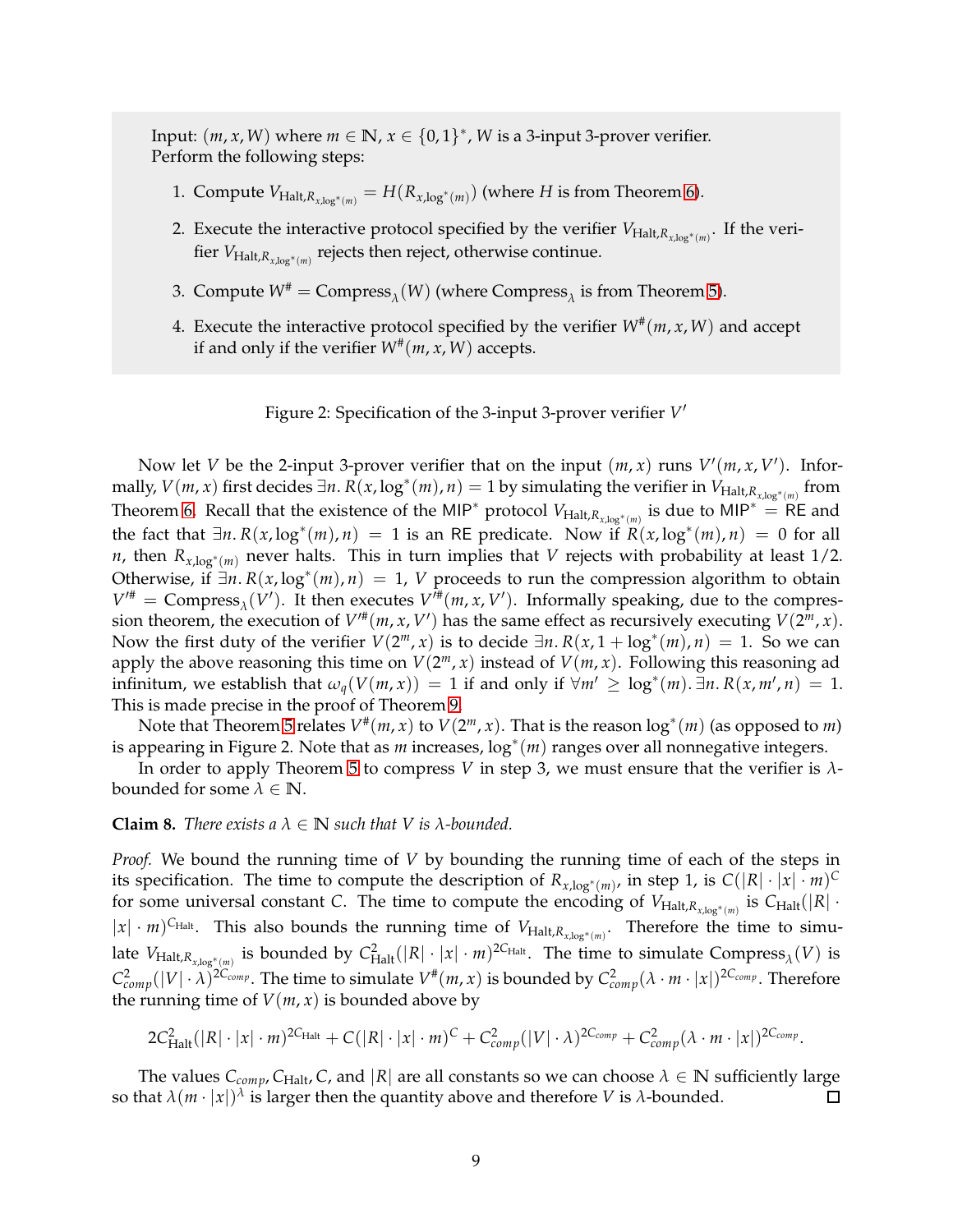Now that we established that *V* is *λ*-bounded, we can apply Theorem [5](#page-6-0) to get the main theorem of this paper.

## <span id="page-9-1"></span>**Theorem 9.**  $x \in L$  if and only if  $\omega_q(V(1, x)) = 1$

*Proof.* First suppose *x* ∈ *L*. Then  $\forall m$ .  $\exists n$ .  $R(x, m, n) = 1$ . Since the Turing machine  $R_{x,m}$  halts for every  $m \in \mathbb{N}$ , by Theorem [6,](#page-7-0)  $\omega_q(V_{\text{Half},R_{x,m}}) = 1$ . Therefore  $\omega_q(V(p,x)) = \omega_q(V^*(p,x))$ , for any  $p \in \mathbb{N}$ , by construction (step 4). Now, from Theorem [5,](#page-6-0) we have

$$
\omega_q(V(p,x)) \geq \frac{1}{2} + \frac{\omega_q(V(2^p,x))}{2},
$$

and by *k* applications of the theorem, we obtain

$$
\omega_q(V(p,x)) \geq \frac{\omega_q(V(2^{2\cdot\frac{2^p}{p}},x))}{2^k} + \sum_{i=1}^k \frac{1}{2^i}.
$$

for every *k*. Taking the limit  $k \to \infty$ , we have  $\omega_q(V(p,x)) = 1$  for all  $p \in \mathbb{N}$ . In particular  $\omega_q(V(1,x)) = 1.$ 

Now suppose  $x \notin L$ . Then  $\exists m \forall n$ .  $R(x, m, n) = 0$ . We prove that  $\omega(V(1, x)) < 1$ . Let *p* be the smallest integer for which  $R(x, \log^*(p), n) = 0$  for every *n*. In other words, the Turing machine  $R_{x,\log^*(p)}$  does not halt. Therefore by Theorem [6](#page-7-0) we have that  $\omega_q(V(p,x))\leq \omega_q(V_{\text{Half},R_{x,\log^*(p)}})\leq \frac{1}{2}.$ 

If  $p = 1$ , we are done. Suppose  $p > 1$ . For all  $k < p$ , the game  $V_{\text{Halt}, R_{x,\log^*(k)}}$  never rejects since the Turing machine  $R_{x,\log^*(k)}$  halts, by the minimality of *p*. Therefore  $\omega_q(V(k,x)) = \omega_q(V^*(k,x))$ . So by recursively applying Theorem [5,](#page-6-0) we have that

$$
\omega_q(V(p, x)) < 1 \implies \omega_q(V(1, x)) < 1.
$$
\n
$$
\text{Since } \omega_q(V(p, x)) \le \omega_q(V_{\text{Halt}, R_{x, \log^*(p)}}) \le \frac{1}{2} \text{ then } \omega_q(V(1, x)) < 1.
$$

**Corollary 10.**  $\Pi_2^0 \subseteq \text{MIP}_0^*$ .

*Proof.* Let  $L \in \Pi_2^0$  then  $L = \{x \in \{0,1\}^* : \forall m, \exists n. R(x, m, n) = 1\}$ . Let *U* be the 1-input 3-prover verifier, that on input *x* executes the verifier  $V(1, x)$  where  $x \in \{0, 1\}^*$ . By Claim [8,](#page-8-0) TIME $(U(x)) =$  $TIME(V(1, x)) \leq \lambda(1 + |x|)^{\lambda}$  and by Theorem [9,](#page-9-1)  $x \in L$  iff  $\omega^*(U(x)) = 1$ . Thus *U* is an MIP<sup>\*</sup><sub>0</sub> protocol for the language *L*, and  $L \in \text{MIP}_0^*$ . □

This concludes the proof of the main result of this paper.

# <span id="page-9-0"></span>**4** MIP<sup>∗</sup> = RE **implies gap-preserving compression**

As mentioned in the introduction, the key to proving MIP<sup>∗</sup> = RE in [\[JNV](#page-11-1)<sup>+</sup>20] was establishing a gap-preserving compression theorem for non-local games. Here we observe that the reverse holds:  $MIP^* = RE$  implies a gap-preserving compression theorem.

**Theorem 11.** *If* MIP<sup>∗</sup> = RE*, then there exists a Turing machine* Compress*, with the following properties. Given as input a k-input r-prover verifier V,* Compress *outputs a k-input* 2*-prover verifier V*# *in time polynomial in the description length of V, with the following properties:*

*1. if*  $\omega_q(V(x_1, ..., x_k)) = 1$  *then*  $\omega_q(V^*(x_1, ..., x_k)) = 1$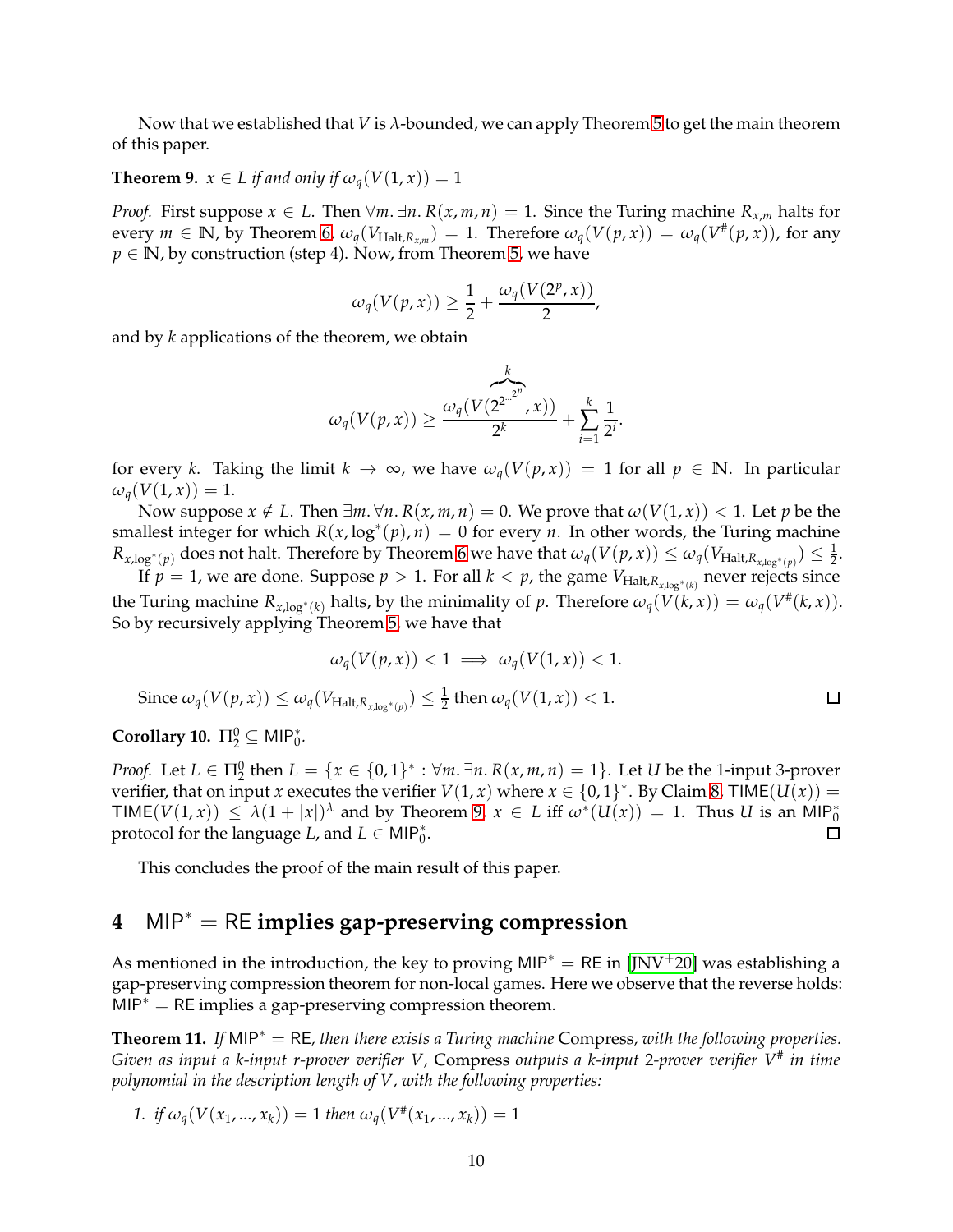- 2. *if*  $\omega_q(V(x_1,...,x_k)) \leq \frac{1}{2}$  then  $\omega_q(V^*(x_1,...,x_k)) \leq \frac{1}{2}$
- *3. The runtime of the verifier V*# *is polynomial in the description length of V and its input.*

*Proof.* Compress is the Turing machine that, when given input a verifier *V*, it returns the description of the verifier *V* # from Figure [3.](#page-10-1)

In the description of  $V^{\#}$ , we refer to the Turing machine  $T_{V,(x_1,...,x_k)}$ . For every *k*-input *r*-prover verifier *V* and  $x_1, \ldots, x_k \in \{0,1\}^*$ ,  $T_{V,(x_1,\ldots,x_k)}$  is the Turing machine that on empty tape enumerates over finite-dimensional quantum strategies for  $V(x_1, ..., x_k)$  and only accepts if it finds a strategy that wins the game with probability greater than  $\frac{1}{2}$ . It does this via enumerating over *ε*-nets (for  $\varepsilon = \frac{1}{4}$ ) for strategies of dimension *d* for all  $d \in \mathbb{N}$ , as with the proof of Theorem [7.](#page-7-1)

Input:  $(x_1, ..., x_k)$ , where  $x_1, ..., x_k \in \{0, 1\}^*$ Perform the following steps:

- 1. Compute  $V_{\text{Halt},T_{V,(x_1,\dots,x_k)}} = H(T_{V,(x_1,\dots,x_k)})$  (where *H* is from Theorem [6\)](#page-7-0).
- 2. Execute the interactive protocol specified by the verifier  $V_{\text{Halt},T_{V,(x_1,\dots,x_k)}}$  and accept if and only if the verifier accepts.

Figure 3: Specification of the compressed verifier *V* #

By Theorem [6,](#page-7-0) if the Turing machine  $T_{V,(x_1,...,x_k)}$  halts then

<span id="page-10-1"></span>
$$
\omega_q(V_{\text{Halt},T_{V,(x_1,\ldots,x_k)}})=1,
$$

otherwise  $\omega_q(V_{\text{Halt},T_{V,(x_1,\dots,x_k)}})\leq \frac{1}{2}.$  Also the runtime of  $V_{\text{Halt},T_{V,(x_1,\dots,x_k)}}$  is  $p(|V|+|x_1|+...+|x_n|)$ , for some polynomial *p*.

Then if  $\omega_q(V(x_1,...,x_k)) = 1$  the Turing machine  $T_{V,(x_1,...,x_k)}$  finds a strategy that wins with probability greater than  $\frac{3}{4}$  and halts. Therefore

$$
\omega_q(V^{\#}(x_1,...,x_k)) = \omega_q(V_{\text{Half},T_{V,(x_1,...,x_k)}}) = 1.
$$

Otherwise, if  $\omega_q(V(x_1,...,x_k)) \leq \frac{1}{2}$  then there is no strategy that wins the game with probability 1  $\frac{1}{2}$  and the Turing machine  $T_{V,(x_1,...,x_k)}$  never halts. Therefore

$$
\omega_q(V^{\#}(x_1,...,x_k)) = \omega_q(V_{\text{Halt},T_{V,(x_1,...,x_k)}}) \leq \frac{1}{2}.
$$

 $\Box$ 

Note that in this gap-preserving compression theorem, the time complexity of the verifier  $V^*$ is polynomial in the *description length* of *V* and its input – rather than the *time complexity* of *V*.

## **References**

<span id="page-10-0"></span>[BGKW88] Michael Ben-Or, Shafi Goldwasser, Joe Kilian, and Avi Wigderson. Multi-prover interactive proofs: how to remove intractability assumptions. In *Proceedings of the twentieth annual ACM symposium on Theory of computing*, pages 113–131, 1988.